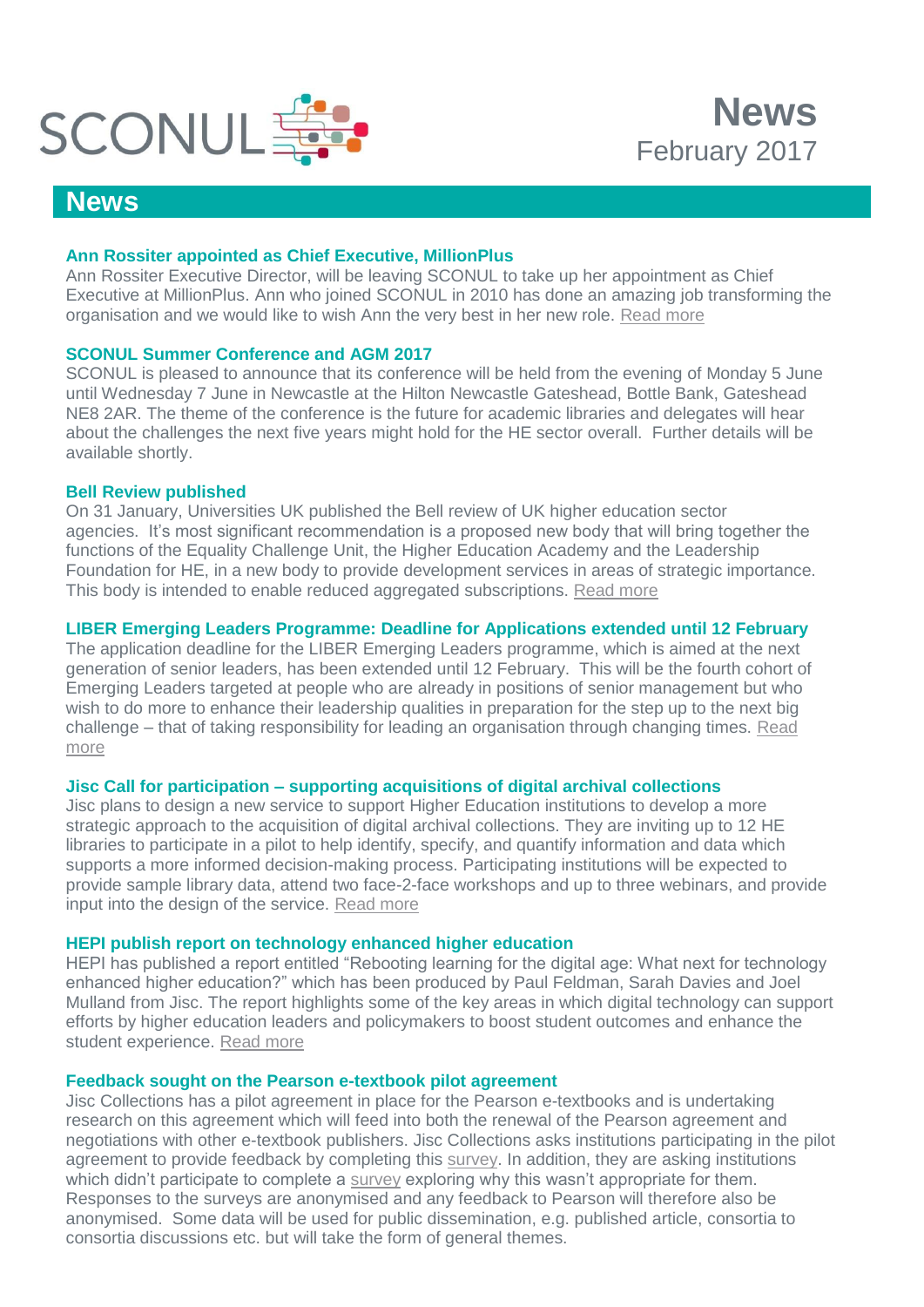#### **Applications for LFHE Future Professional Directors due by Friday 3 March**

The deadline for applications for the next cohort on the Future Professional Directors programme is 3 March. University of Hertfordshire will be a partner delivering a live case study in which participants will work with the university team to analyse the potential for developing this approach further in transforming key university agendas such as widening participation. [Read more](https://www.lfhe.ac.uk/en/news/index.cfm/FPD2livecasestudy)

#### **Open Access Good Practice handbook and final report now available**

Following the end of the Open Access Good Practice initiative last year, a handbook and final report to capture lessons learned have been produced. The [handbook](http://repository.jisc.ac.uk/6565/1/JISC_OAGP_OUTPUTS_HANDBOOK_FINAL.PDF) summarises the lessons learned by the projects and points towards key tools and resources that have been produced. It is aimed at staff involved in supporting open access implementation at their institutions in the UK. The [final](http://repository.jisc.ac.uk/6566/1/JISC_OAGP_OUTPUTS_REPORT_FINAL.pdf)  [report](http://repository.jisc.ac.uk/6566/1/JISC_OAGP_OUTPUTS_REPORT_FINAL.pdf) summarises the initiative, the individual pathfinder projects, their activities, outputs and impact. A [comprehensive list of the resources](https://www.jisc.ac.uk/rd/projects/open-access-good-practice#outputs) produced as part of the initiative is also available.

#### **Mercian Collaboration website launches**

The Mercian Collaboration has formally launched its website, to provide information for academic library staff throughout the UK Midlands region. The Mercian Collaboration is a professional network formed from SCONUL higher education libraries in the East and West Midlands of the UK. Its aspirations include seeking to provide a space for members to work together in exploring training and development opportunities, along with exploring potential operational efficiencies. Supported by the Mercian Collaboration Development Officer, and in partnership with SCONUL, the Collaboration has been in existence since mid-2014. [Read more](https://merciancollaboration.org.uk/mercian-website-launches)

### **US Research Libraries and University Presses Oppose Trump's Immigration Order**

The Association of Research Libraries (ARL) and the Association of American University Presses (AAUP) have announced that they stand unequivocally opposed to President Trump's recent executive order temporarily barring entry into the US by individuals from seven countries. [Read more](http://www.arl.org/news/arl-news/4204-research-libraries-university-presses-oppose-trumps-immigration-order)

#### **A Million Decisions campaign**

Launched on 30 January 'A Million Decisions' is jointly led by CILIP, the library and information association, and Health Education England (HEE), who work together to support decision-makers and those delivering health services to make good use of library and knowledge skills to meet their obligations under the Act. The campaign will remind health service leaders in England of their responsibility to ensure evidence-based practice under the Health and Social Care Act1. It highlights the beneficial outcomes when healthcare services are planned and delivered with input from dedicated health librarians and knowledge services. [Read more](http://www.cilip.org.uk/news/million-decisions-campaign-bring-evidence-healthcare-clinicians-commissioners)

#### **New Trustees appointed to the Board of The National Library of Wales**

The Welsh Economy and Infrastructure Secretary, Ken Skates, and Rhodri Glyn Thomas, President, The National Library of Wales, have announced the appointment of three new members to the Library's Board of Trustees. The Welsh Government has appointed Mr Steve Williams (University Librarian and

Head of Libraries, Archives, Culture and Arts, Swansea University), and the Library has appointed Mr Gwilym Dyfri Jones and Dr Tomos Dafydd Davies. The term of office of all three will begin on 1 February, and their period of appointment will last for four years. [Read more](https://www.llgc.org.uk/en/information-for/press-and-media/press-releases/2017-press-releases/new-trustees-appointed-to-the-board-of-the-national-library-of-wales/)

#### **Jisc Collections Content Strategy Group election - Jisc Band 2 constituency**

The Jisc Collections Content Strategy Group has issued a call for nominations for a representative in Jisc Band 2. This follows the resignation Kate Price, Associate Director (Collections & Research Support) at King's College London, in late January due to taking on a new role at another university which will take her out of the Jisc Band 2 constituency. If you are from an institution in Band 2, and would like to be considered for nomination or wish to nominate a colleague please e-mail [carolyn.alderson@jisc.ac.uk](mailto:carolyn.alderson@jisc.ac.uk) by **Friday 24 February**. The new member will have particular responsibility for representing the constituency group of libraries in [Jisc Band 2.](https://www.jisc-collections.ac.uk/Help-and-information/JISC-Banding/New-JISC-Bands-for-HE-HEIs-listed-by-band-1-10/) Jisc Collections manages the communications with members and their constituent groups. The term of office is three years with the possibility to stand for a further term. The group meets four times a year; the next meeting is 15-16 May. [Read more](http://www.jisc-collections.ac.uk/About-JISC-Collections/JCCSG/)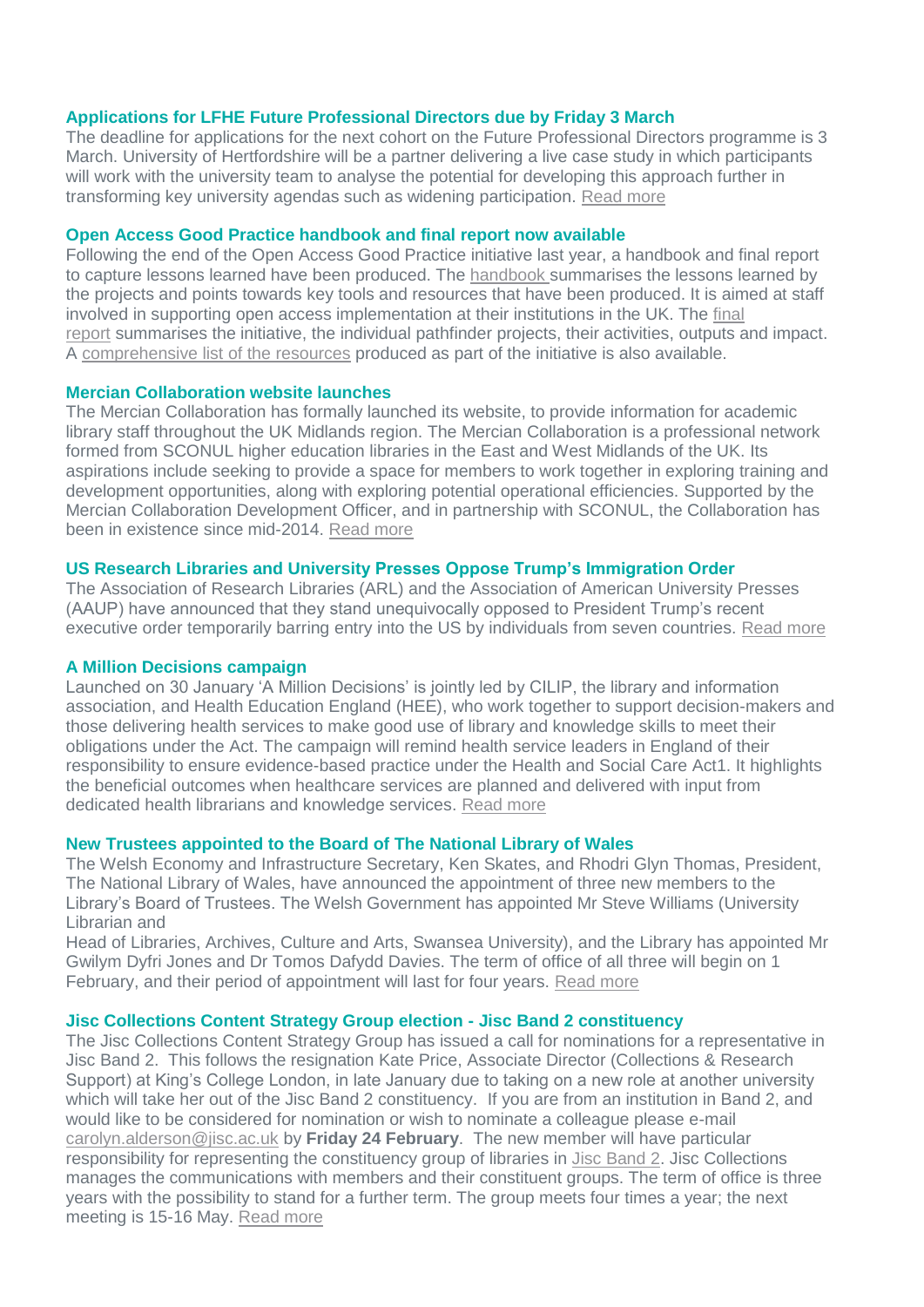### **The Information Literacy Awards**

The Librarians Information Literacy Annual Conference (LILAC) and CILIP Information Literacy Group are inviting nominations for the 2017 Information Literacy Awards – the UK's most prestigious awards in this field. **The Information Literacy Award** recognises an outstanding contribution from an information literacy practitioner or researcher. **The Credo Digital Award for Information Literacy** recognises a digital resource, programme or service which made a significant impact in 2016. **The Student Award.** Our award for newly qualifying professionals consists of LILAC conference registration, travel and accommodation expenses for two students registered on a UK study programme. The awards will be presented at LILAC 2017 in Swansea on 11 April. [Read more](http://www.lilacconference.com/lilac-2017/awards)

# **Appointments and job opportunities**

If you have moved to a new role or institution or have any senior job opportunities that you would like us to include, please e-mail [SitMui.Ng@sconul.ac.uk.](mailto:SitMui.Ng@sconul.ac.uk)

#### **Appointment: Queen Mary, University of London**

Queen Mary University of London has appointed Kate Price as the next Head of Library Services. She will begin her role from 1 June 2017. Kate's remit will include scholarly communication, trans-national education, digital engagement, curriculum development and the implementation of the new Library Services Platform. Kate joins QMUL from King's College London, where she held the position of Associate Director (Collections & Research Support). During her time at King's she was responsible for the development and management of academic collections in all formats, including open access, research data, special collections and archives.

#### **Vacancy: Subject Librarian, Swansea University**

Swansea University Libraries is looking to appoint a Subject Librarian (4 days a week) in Management and Engineering. The post holder will work in their teams of Academic Liaison and Subject Librarians, supporting the full range of academic and research activity within the School of Management and the College of Engineering. **Closing date 21 February** [Read more](http://www.swansea.ac.uk/personnel/jobs/details.php?nPostingId=4251&nPostingTargetId=7164&id=QHUFK026203F3VBQB7VLO8NXD&LG=UK&mask=suext)

## **Events**

A calendar of events for HE library directors in the UK, Ireland, and abroad is published on the SCONUL website. The dates of important internal and external meetings are also captured on the calendar. If you would like SCONUL to include any events that may be of interest to directors, please email [sconul@sconul.ac.uk.](mailto:sconul@sconul.ac.uk) [Read more](http://www.sconul.ac.uk/page/events-calendar-0)

**Promoting Excellent Research - [Learning from REF2014 and Implementing the Stern Review,](http://www.policy-uk.com/event/2383/437608)  [London, 14 February](http://www.policy-uk.com/event/2383/437608)**

**[Accessibility and eContent: is it fit for purpose for the 21st Century user?, London, 24](http://www.sherif.ac.uk/events.html)  [February](http://www.sherif.ac.uk/events.html)**

**[Engaging communities: AMOSSHE winter conference 2017, Manchester, 17 February](http://www.amosshe.org.uk/event-2362441)** 

**[Researcher to Reader Conference 2017, 20-21 February](https://r2rconf.com/call-for-papers/)** 

**[RLUK Conference 2017: The future of research, London, 8-10 March](http://rlukconference.com/)** 

**[Jisc Digifest 2017, Birmingham, 14-15 March](https://www.jisc.ac.uk/events/digifest-14-mar-2017)** 

**[Open Science Conference 2017, Berlin, 21-22 March](http://www.open-science-conference.eu/)**

**Research Excellence & Publishing – [Open Access, Data, Copyright Impact, London, 3 April](http://www.ncup.org.uk/research-excellence-and-publishing-seminar-to-be-held-at-kings-college-london-in-april-2017/)**

**[Annual UKSG Conference and Exhibition, Harrogate, 10-12 April](http://www.uksg.org/event/uksg-cfp-2017)**